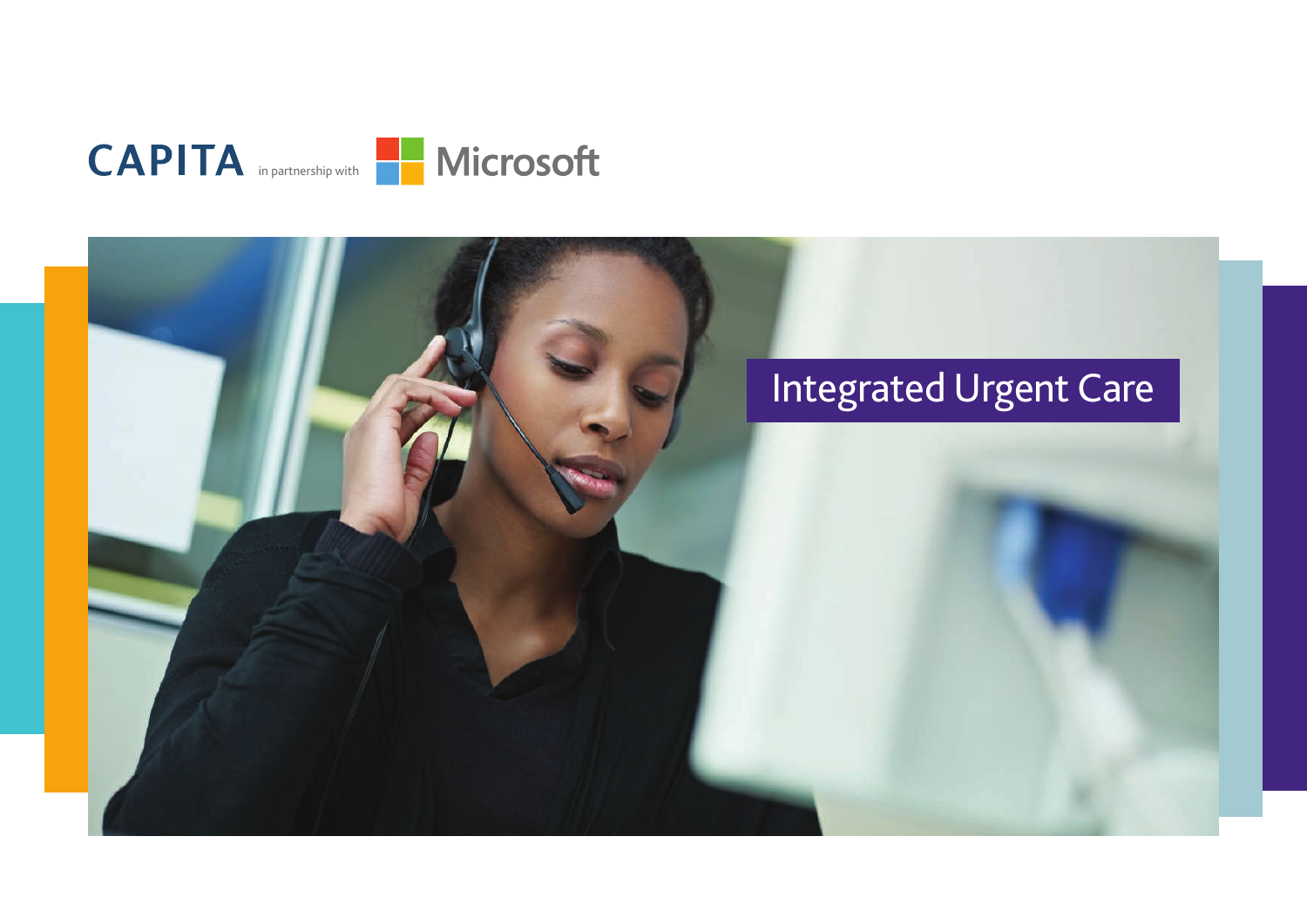## 'The vision

## Opening the 'front door' to integrated urgent healthcare

NHS England's vision for integrated urgent care is a demanding one, but the technology already exists to make it a reality, explain Phil Rawlinson, healthcare lead at Microsoft, and Pippa Rhys, market and product director at Capita Healthcare Decisions.



Phil Rawlinson Healthcare Lead



Pippa Rhys Market and Product Director

**CAPITA** 

NHS England has raised the bar high with its vision for out of hours (OOH) and urgent care healthcare. Its Commissioning Standards for Integrated Urgent Care report, published in September 2015, talks of "opening the front door" to highly responsive care, taking the patient from the first contact to the appropriate clinician as quickly and conveniently as possible, or providing expert advice on self-care.

The NHS also wants a fundamental shift towards delivering more care closer to home rather than in hospitals, and that will need a network of 'clinical hubs' that can lead patients to care and check that it has been delivered. It will place heavy demands on the clinical commissioning groups (CCGs) that are responsible for OOH and urgent care services in their areas, and on the IT that supports the operations. But it will not require a leap in technology to make it possible; the systems are already available.

Since February 2014, NHS 111 has been the most widely used route to unscheduled urgent care services; but the service has not been the same for every patient. CCGs have signed their own contracts, some have gone a long way towards integrating care, while others have been much less ambitious. Many have limited access to data on patients and have no standard procedures

for handing off patients to clinicians or healthcare professionals. Many are using legacy or custom built software that is difficult and expensive to integrate into other healthcare systems to pass vital information about patients and the required care pathways.

## Technology priorities

It creates a number of priorities in choosing the technology. One is to provide multi-channel access, so people can make contact by phone, video link, email, web chat or text messages. This is the first step towards making the process as convenient as possible for the patient - a single point of access to care services, whatever channel they use.

Another is for the system to recognise the patient and any factors that should influence their care, even if they have not been treated locally before. An important element of this would be for clinicians to have access not just to the notes provided by the call handler, but summary care records and special patient notes, providing a full picture of the individual's health.

Then comes the ability to support the triage process with a clinical decision system (CDS) that integrates with the care record for individual patients.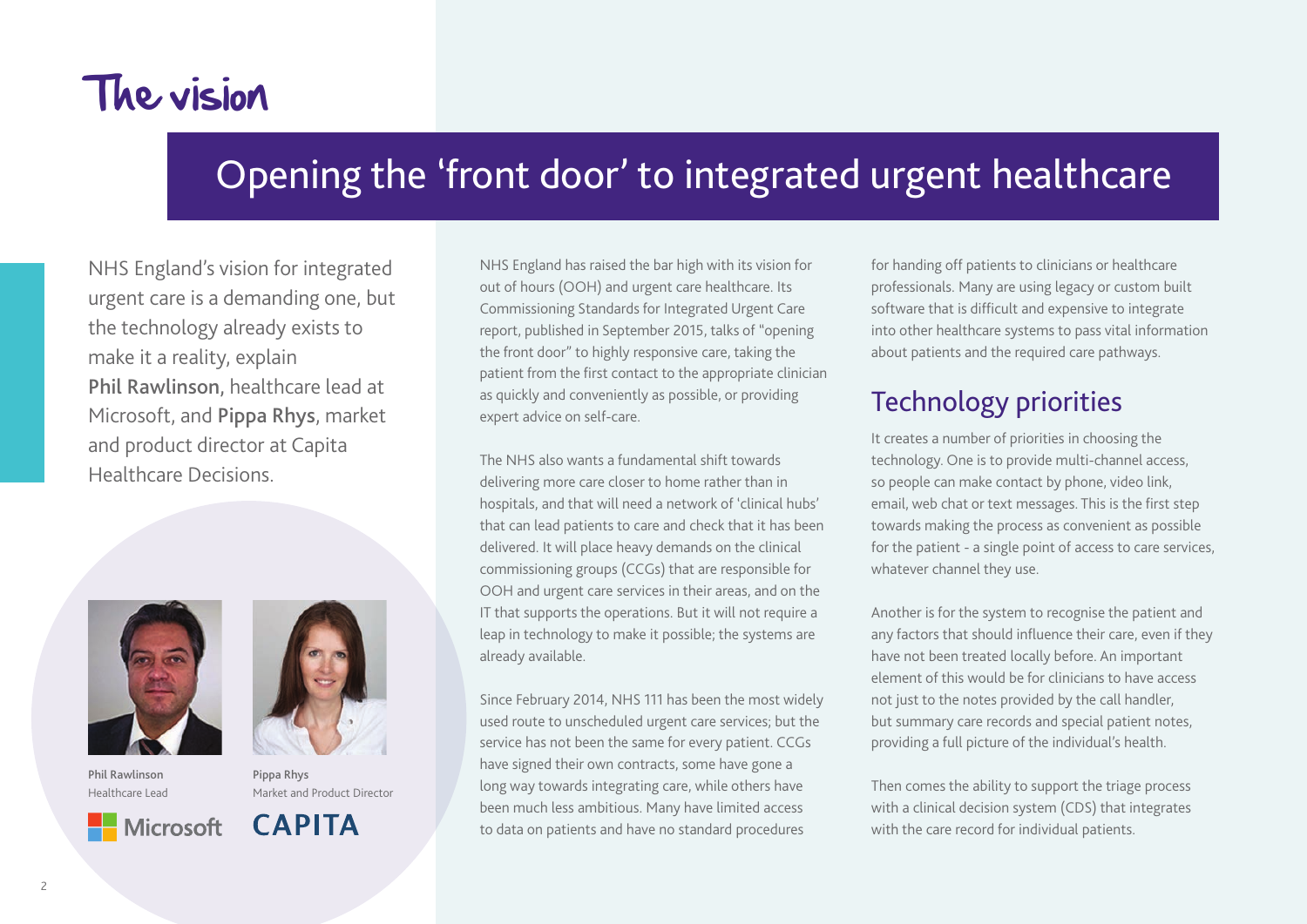A high quality CDS can go much further than providing a script for the call handler; it can draw on smart algorithms to analyse the patient's healthcare record, suggest questions appropriate to a specific patient, provide risk alerts of specific problems and guidance on the appropriate steps.

The key point is that this will be tailored to the patient. For example, if a young person with a history of sports injuries complains of leg pain, they would be asked about musculoskeletal symptoms first; whereas a patient with alcohol and weight problems would be questioned on their cardiovascular condition; or a person with diabetes might be transferred to a clinician because of the dangers of thrombosis. The software does not necessarily make the decision for the call handler, but it can make quick connections between different symptoms and a patient's history, and provide crucial support in deciding on the next step. This becomes even more effective if the CDS can learn as it goes, constantly adapting with the changing conditions.

### Self-care advice

Then comes the need to know how to advise the patient to look after themselves – maybe with overthe-counter medication or simple exercises – or if necessary what resources are available locally for support. This might lead to dispatching an ambulance or scheduling a field nurse, checking waiting times at local hospitals, or directly booking an appointment with a GP or specialist care provider.

Again the CDS has a vital role to play in matching the patient with the most appropriate local service to fit their needs. A patient who has called several times about the same symptoms would be better served by recommending a different treatment or level of care, as the initial advice was obviously not appropriate. The potential becomes even greater when the system can be used as a virtual clinical hub, providing call handlers with access to specialists from a range of healthcare disciplines as diverse as physiotherapists, dentists, pharmacists and mental health nurses. Presence status indicators can show the call handler who is available to receive a call and transfer the caller seamlessly, so the patient's needs can be resolved immediately.

The important point is that the call handler has access to the Directory of Service – the full record of who is available to provide acute or primary care or community services. Combining this with a smart CDS and integrated systems can provide a truly patient centric service. They are not just passing the patient on but coordinating their care, ensuring that each stage is integrated with the others and carried out as quickly as possible.

In addition, the system should be able to monitor the patient's progress, record the stages of care and provide alerts when the process goes off track. And it should be able to provide anonymised data that enables CCGs to assess performance on urgent care and identify where improvements could be made.

### Salus solution

It is an exciting vision, and a realistic one. Microsoft and Capita have collaborated to provide the solution, using Microsoft Dynamics customer relationship management (CRM) as the basis for the Salus care management system. It has all the necessary capabilities: multi-channel contact; an extensive, secure patient record; integration with other healthcare provider systems for booking, scheduling, accessing directories and available care resources; inbuilt clinical decision support with Capita's Decision Management System; and extensive performance monitoring and healthcare analytics.

All of this can be tailored to locally available services, and promises significant benefits for CCGs. It can help to cut out waste, save on costs, provide data used in long term planning, and contribute to the campaign to shift care away from hospitals and into the community.

For patients, it can help to provide a responsive service for those who need urgent care, delivering it as close to home and as conveniently as possible. As more people use OOH and urgent care services supported by this technology they will become increasingly confident, and this will encourage wider take-up.

Microsoft and Capita have taken account of the NHS vision and can support CCGs in opening the front door to integrated, 24/7 urgent care.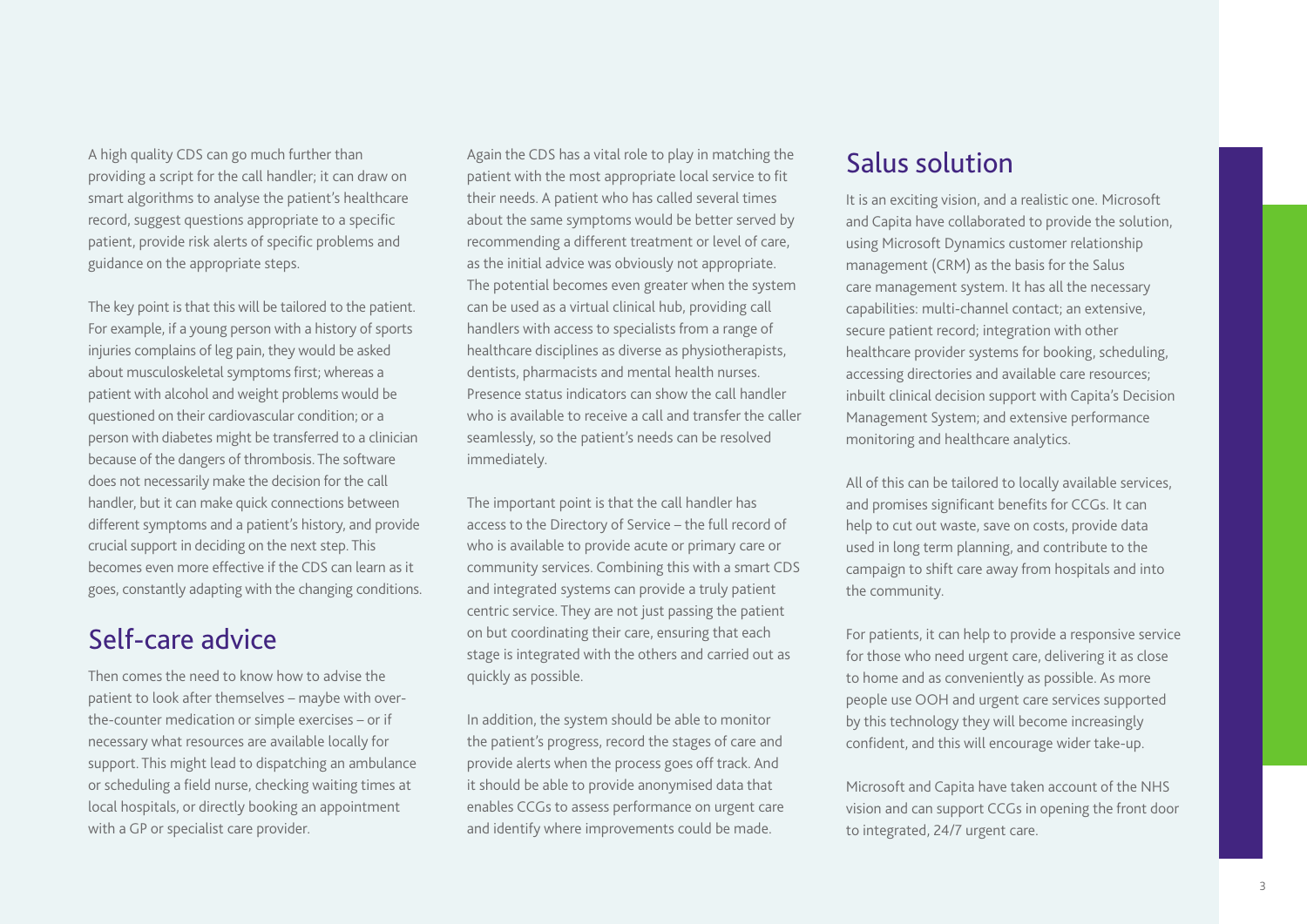### About Capita Healthcare Decisions

## We transform healthcare decision making

Here at Capita Healthcare Decisions we have been developing market leading innovative solutions for the last 16 years.

Our software powered NHS Direct, and continues to support healthcare providers and insurers all over the world in making better decisions about their patients – and empowering individuals to make better decisions about their own health. We are one of the most widely used clinical triage systems in the world.

## Our vision

The right decisions and the best outcomes for every patient, every time.

85 million patient telephone transactions without clinical incident

Supporting a population of over 320 million globally.

# 'The solution

Providing patients and healthcare professionals with a centralised service for accessing and co-ordinating care is not a new concept - the technology exists.

Our solution is quick to deploy, scalable and flexible. The solution ensures the most appropriate triage, co-ordinates the next steps on the patient's pathway and facilitates access to allied healthcare professionals from pharmacists to physiotherapists.





### Faster, safer, better care

With our solution healthcare professionals can safely handle large volumes of calls - and give reassurance and advice to patients through expert clinical advice.

Integration with urgent care services ensures co-ordinated and responsive care at the right time.

## Supporting patient choice

Enabling patients to access robust, accredited healthcare advice from home, on the devices they use everyday, means they are more likely to seek advice about their symptoms.

Seamless integration allows a call handler to continue the assessment from where the patient left off .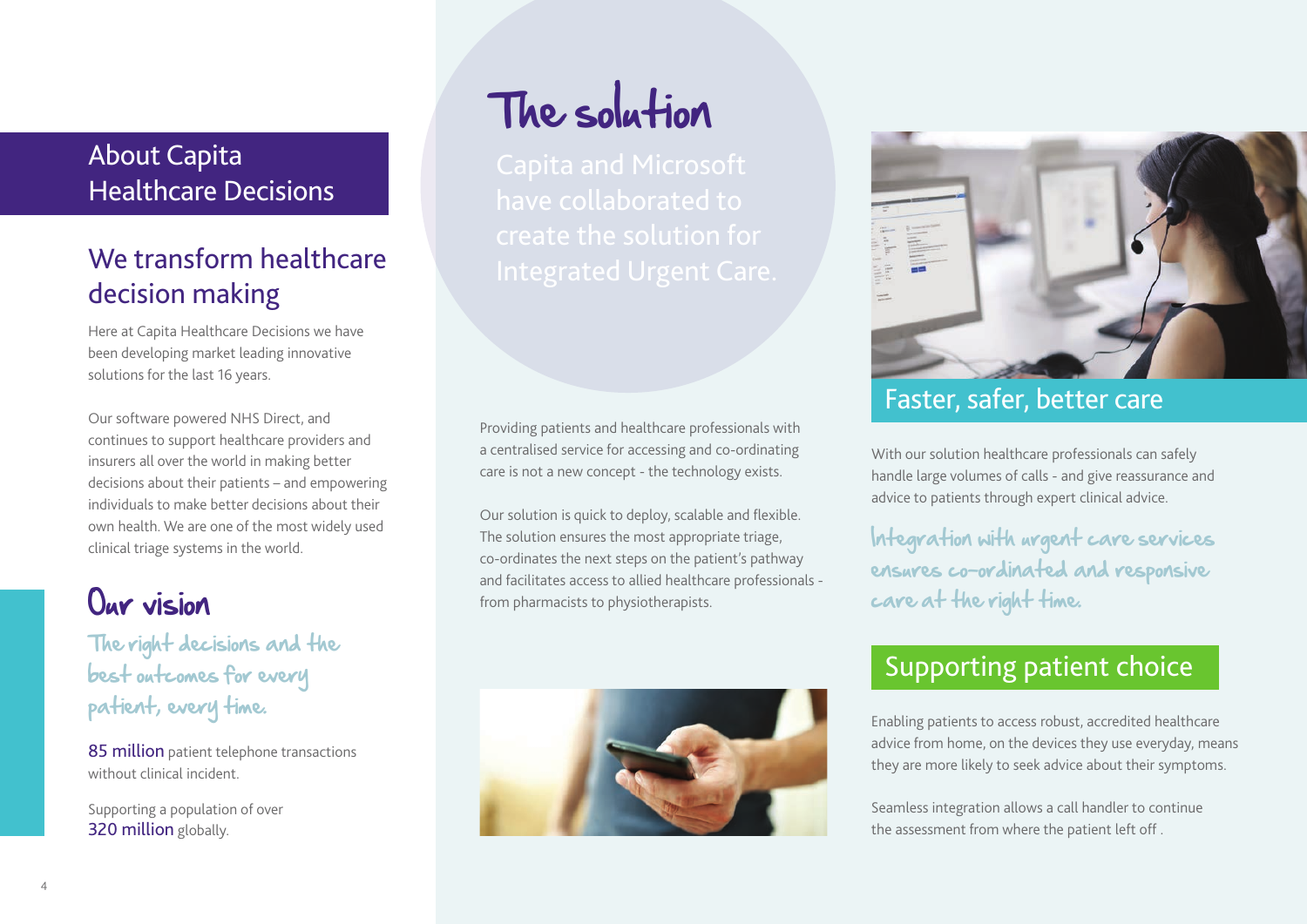### Pro-active intervention

High risk patients can easily be identified and given the support they need, from locating the nearest field nurse to automating prescriptions and patient notifications.

Pro-active intervention and supported self care reduces the pressures on surgeries and emergency rooms for minor injuries.

Increased support and effective monitoring of long term conditions leads to patients seeing the results and becoming engaged in their own health.

#### Benefits

- Right care, right time, right place
- Assessment through multiple channels
- Single record to enable a complete view of the patient
- Consistent approach to assessment of symptoms, priorities and signposting of care pathways
- Pro-actively supports those who are unwell but can self care
- Reduces the pressure on surgeries and emergency rooms for minor complaints
- Encourages patients to become engaged in their own health
- Scalable and flexible
- Better informed triage process using patient data

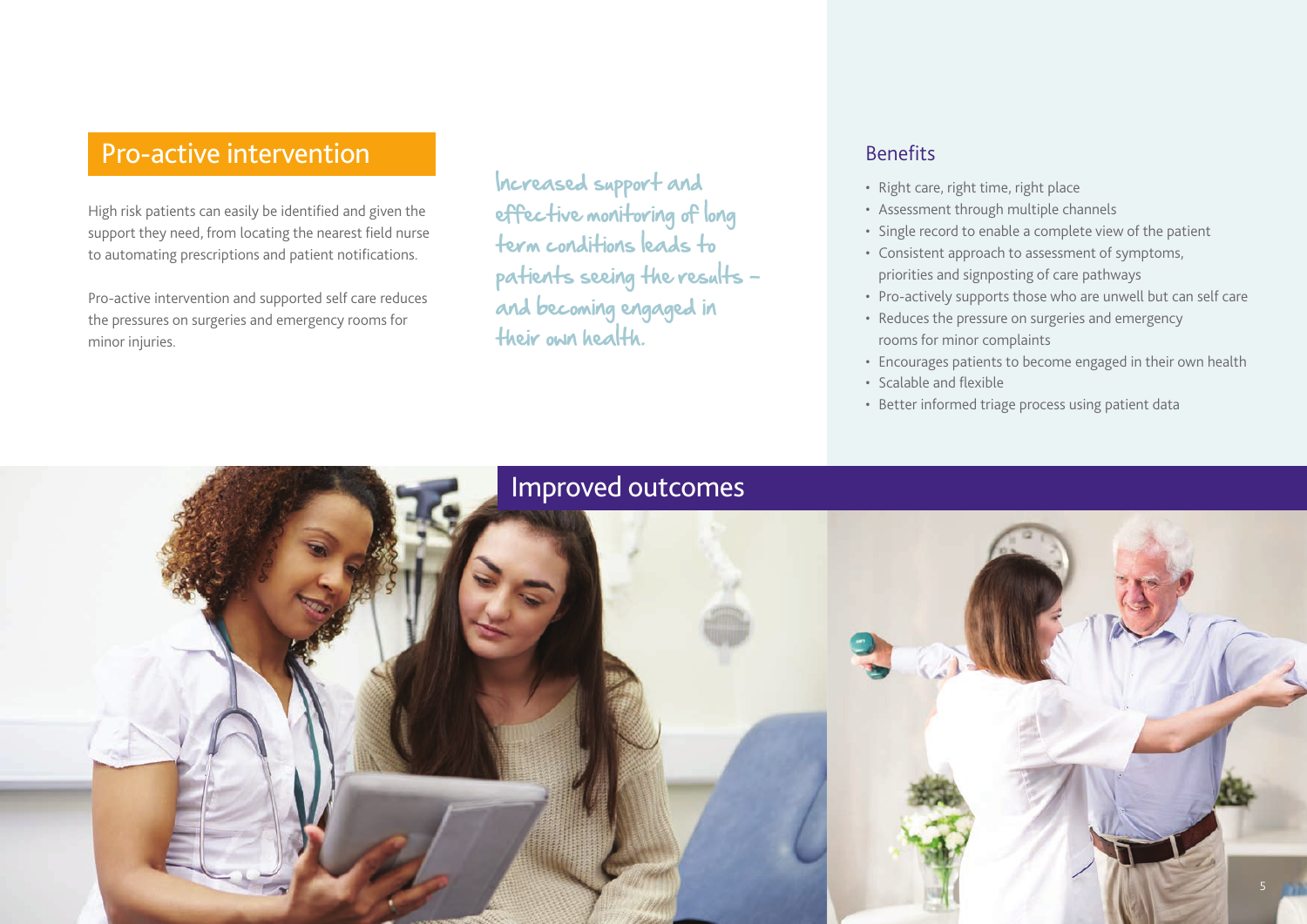## The technology behind the solution



A single, accurate source of patient, referrer, provider and services information.

### Powerful patient relationship management

Built on Microsoft Dynamics CRM, Salus is a powerful patient relationship management solution that utilises accredited clinical content to facilitate best clinical practice, record keeping and auditing, as well as supporting decision making, for improved efficiency and safe, appropriate outcomes for patients.

Utilising integrated clinical decision support and external information, the solution guides the user through a series of questions to quickly reach a recommended outcome appropriate to the presenting symptoms and answers given.



### Accurate, extensive patient information

Salus provides a single, accurate source of patient, referrer, provider and services information. From the intuitive and familiar Microsoft interface users can create and edit identification, domestic, social and contact information about the patient, as well as utilise integrated external data.

This rich data can be utilised for outreach campaigns such as smoking cessation, and for identifying and analysing trends.

## Performance driven results

Delivering real-time, accurate and actionable information via customisable graphical dashboards enables users to quickly assimilate the most important information relevant to their role. Key performance indicators showcasing current trends and trajectories enable frontline staff, administrators and managers alike to make quick decisions to improve service levels.



Our Decision Management System (DMS) is proven, scalable technology. It guides the user through a series of questions, displaying rationales and gathering information to quickly and efficiently reach an appropriate outcome.

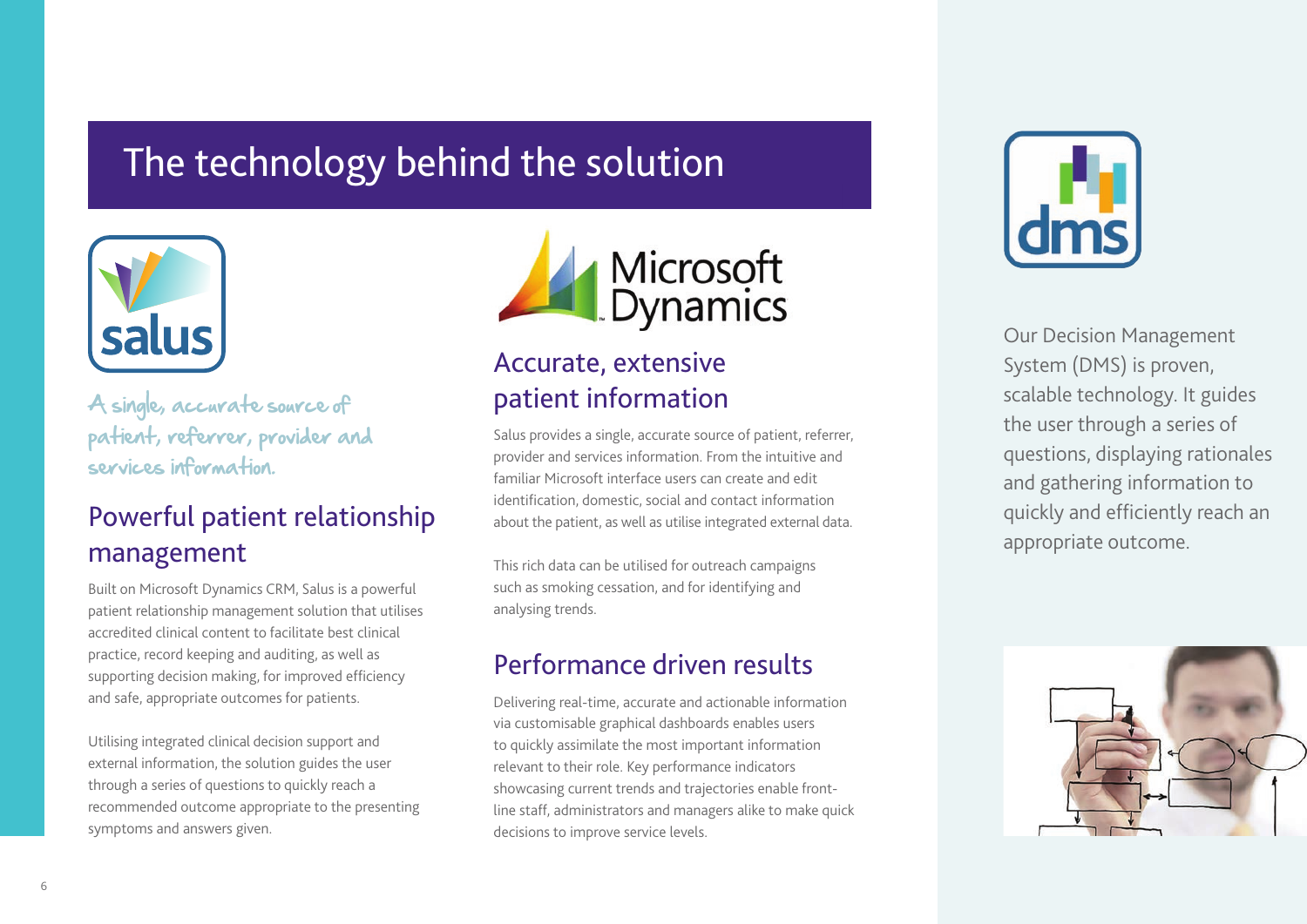## Powerful clinical decision support

#### Compose

DMS Composer's visual design environment enables quick creation of clinical protocols and workflows. The process of creating content in Composer is intuitive and fully auditable.

#### Publish

After developing and testing protocols in the composer, algorithms are ready to publish to users. At run-time, DMS presents the first question, and from the answer to that question determines the next question or information to collect.

The system guides users through the questions and provides reasoning, to quickly and efficiently reach an outcome.

#### Multi-channel display

Once content is developed and exposed, DMS has an open Application Programming Interface (API) enabling you to easily integrate your users into third party systems, or make your content available via the web. This capability has allowed our customers to implement decision support into web applications, CRM systems and other third party solutions.

### Accredited clinical content

Capita Healthcare Decisions are the creators of the NHS Direct software and clinical content suite. Based on 16 years' experience, we have developed this suite to become an expert base-set of configurable clinical content for use in the delivery of multi-channel healthcare decision support.

## Customisable content

Our clinical content algorithms are built within a customisable interface which allows for adaptation of the content to meet local needs.

The algorithmic approach we use streamlines calls with inbuilt logic, which takes into account the response to the preceding question and leads the call taker to the most appropriate next question.

Evidence based care advice is an integral part of each algorithm, each being relevant to the presenting symptom.

Our content is robust and clinically accredited, with a clinical governance process that ensures we deliver high quality and safe content.



Our TeleGuides content set provides structured decision support for telephone triage assessment.

Our WebGuides content provides the same validated content, but in an easy to consume patient friendly format.

We have an experienced internal clinical editorial team who are supported by an extensive global network of external editors and subject matter experts.

### Fast Facts

- Proven in over 85 million patient encounters
- URAC Accredited
- ISO 9001:2008 and ISO/IEC 27001:2005 Accredited
- IS Accredited
- Robust clinical governance process
- Customisable
- Multi-channel delivery of care support and advice